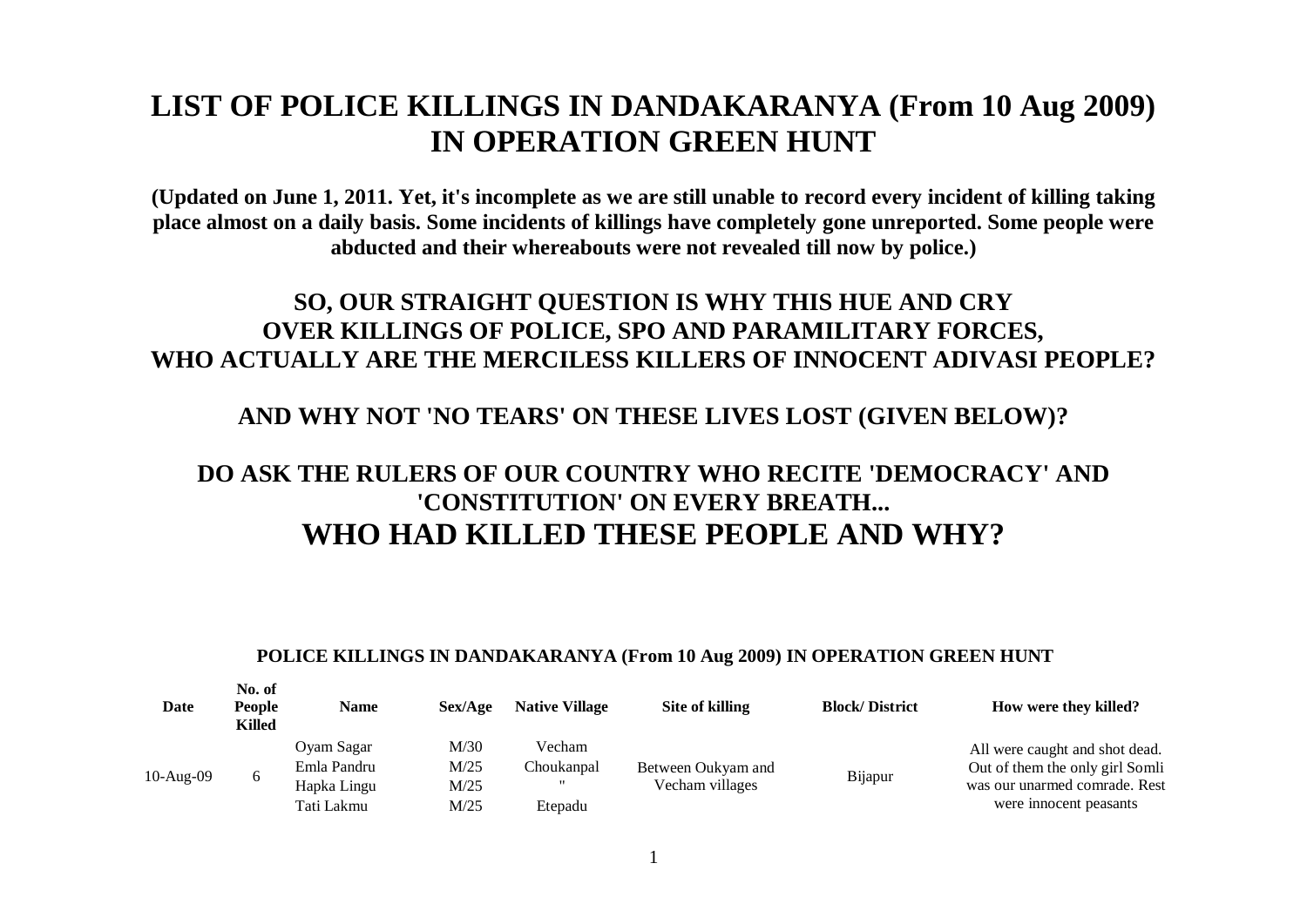| 13-Aug-09<br>7-Sep-09 | $\overline{2}$<br>$\mathbf{1}$ | Tati Aitu<br>Karam Somli<br>Madkam Sannu<br>Podiyam Somdu<br>Kunjam Bhima  | M/45<br>F/16<br>M/45<br>M/30<br>$\mathbf{M}$ | $\pmb{\mathsf{H}}$<br>Timmenar<br>Keshmundi<br>Duvvalkarka | Duvvalkarka                                   | Bhairamgarh/Bijapur<br>Dantewada | Killed in fake encounter<br>caught and shot dead                               |
|-----------------------|--------------------------------|----------------------------------------------------------------------------|----------------------------------------------|------------------------------------------------------------|-----------------------------------------------|----------------------------------|--------------------------------------------------------------------------------|
| 7-Sep-09              | $\mathbf{1}$                   | Madkam Raju                                                                | M/20                                         | Timmenar                                                   |                                               | Bijapur                          | caught and shot dead                                                           |
| 8-Sep-09              | $\overline{4}$                 | Sodi Sona<br>Sodi Bheemal<br>Sodi Aite<br>Madivi Deval                     | M/55<br>M/45<br>F/25<br>M/50                 | Gollagudem                                                 | Gollagudem                                    | Dantewada                        | caught and shot dead but<br>encounter not declared                             |
| 13-Sep-09             | 1                              | Kavasi Sukram                                                              | M/25                                         | Keskuttul                                                  |                                               | Bijapur                          | caught and shot dead                                                           |
| 17-Sep-09             | $\mathbf{1}$                   | Madivi Deval                                                               | M/30                                         | Singanmadugu                                               | Singanmadugu                                  | Dantewada                        | caught and killed in cold blood<br>and not declared                            |
| 17-Sep-09             | 5                              | Dudi Muye<br>Madivi Adamal<br>Madakam Chulal<br>Madivi Jogal               | F/70<br>M/45<br>M/45<br>M/60                 | Gachampally                                                | Gachanpally                                   | Dantewada                        | caught and killed in cold blood<br>and not declared                            |
|                       |                                | Madivi Gangal                                                              | M/70                                         |                                                            |                                               |                                  | beaten unto death and not<br>declared                                          |
| 17-Sep-09             | 5                              | Paddem Deval<br>Dudi Pojjal<br>Sodi Masal<br>Tuniki Sinnal<br>Sodi Shanesh | M/25<br>M/15<br>M/20<br>M/35<br>M/43         | Gattampadu<br>Palachelima                                  | Between Nallabelly and<br>Gollapally villages | Dantewada                        | caught and killed in cold blood                                                |
| 17-Sep-09             | 1                              | Dudi Adamal                                                                | M/35                                         |                                                            | Paidagudem                                    |                                  |                                                                                |
| 26-Sep-09             | $\mathfrak{Z}$                 | Kalmu Gangi                                                                | F/50<br>$\mathbf{M}/% \mathbf{M}$<br>M/      | Poojarikanker<br>Gunjur                                    | Between Poojarikanker<br>and Gunjur villages  | Bijapur                          | caught separately when they were<br>working in fields and shot dead            |
|                       |                                | Sukhram Koudo                                                              | M                                            |                                                            |                                               |                                  | SPOs killed these persons and<br>thrown away their deadbodies in               |
| 22-Sep-09             | $\overline{2}$                 | Lachhan Dhurwa                                                             | M                                            | Kosronda                                                   | Kosronda                                      | Kanker                           | same village Kosronda. They put<br>a poster to paint it as a Maoist<br>killing |
| $1-Oct-09$            | 12                             | Madivi Bajaru<br>Soyam Subba                                               | M/40<br>M/35                                 | Gompad                                                     | Gompad                                        | Dantewada                        | Killed in indiscriminate firing                                                |
|                       |                                | Madivi Yenka                                                               | M/50                                         |                                                            |                                               |                                  | and not declared                                                               |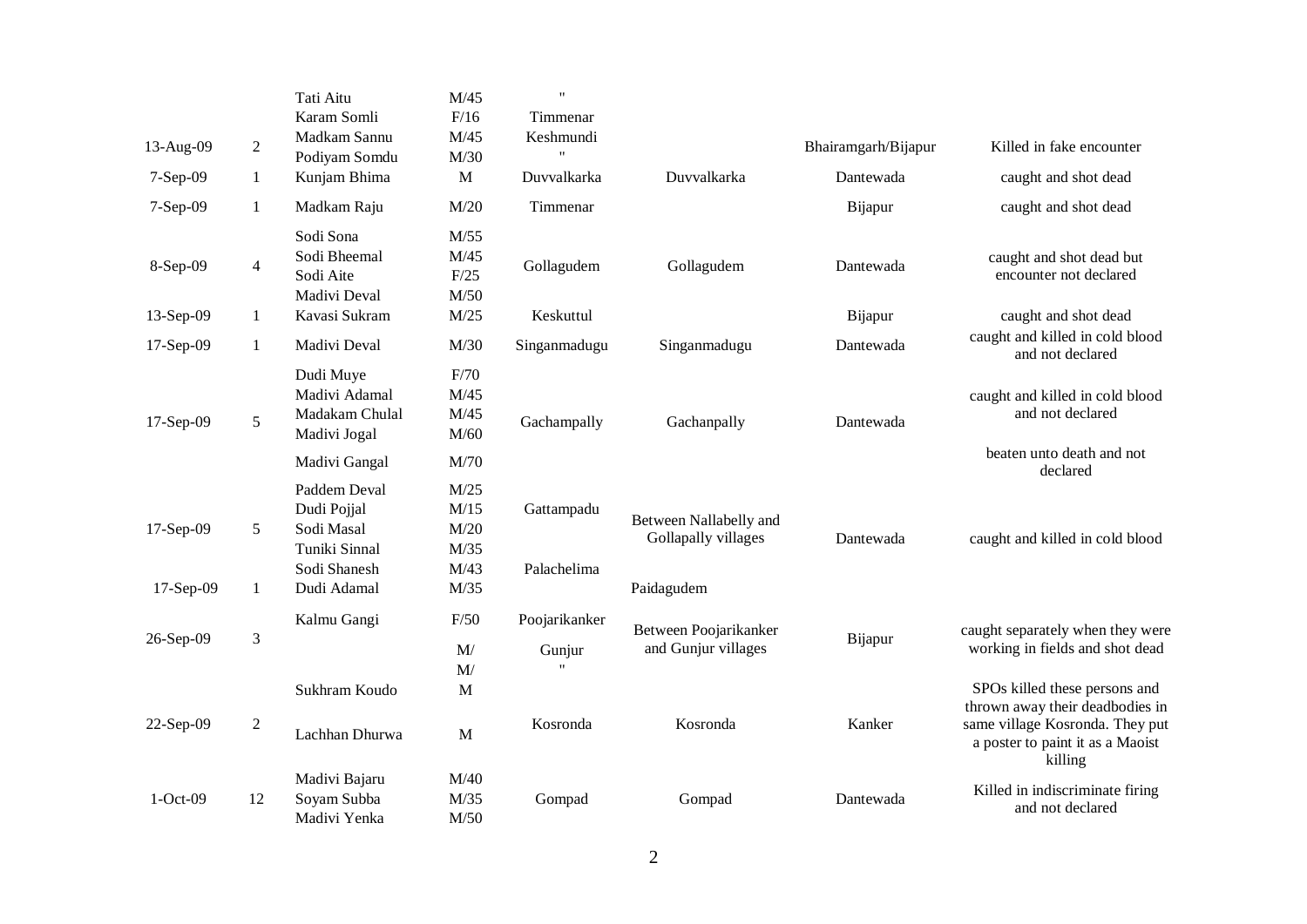|            |                | Soyam Subba<br>Soyam Jogi<br>Kartam Kanni<br>Madivi Mutti                  | M/20<br>F/18<br>F/23<br>F/10       |                                                             |                                   |                      |                                                                                                                                                                              |
|------------|----------------|----------------------------------------------------------------------------|------------------------------------|-------------------------------------------------------------|-----------------------------------|----------------------|------------------------------------------------------------------------------------------------------------------------------------------------------------------------------|
|            |                | Madivi Deval                                                               | M/35                               | Gopalpuram<br>(AP)                                          |                                   |                      |                                                                                                                                                                              |
| $1-Oct-09$ | $\mathbf{1}$   | Kartam Mutta<br>Musaki Deva<br>Kunjam Arly<br>Musaki Muka<br>Muchaki Handa | M/40<br>M/<br>M/17<br>M/32<br>M/40 | Chintaguppa<br>Kunadabba<br>Velpocha<br>Nulkatongu<br>Dabba |                                   | Dantewada            | caught and shot dead                                                                                                                                                         |
| 7-Oct-09   | $\mathbf{1}$   | Madakam Raju                                                               | M/20                               | Timmenar                                                    | Kamulur                           | Bijapur              | This student activist was caught<br>and shot dead                                                                                                                            |
| 13-Oct-09  | $\mathbf{1}$   | Podiyam Somdu                                                              | M/45                               | Kutul lakka                                                 | Kutul lakka                       | Bijapur              | caught and shot dead                                                                                                                                                         |
| 17-Oct-09  | $\overline{2}$ | Kovasi Sukram<br>Madkam Sannu                                              | M/45<br>M/45                       | Kankagudem                                                  | Kankagudem                        | Bijapur              | caught and shot dead                                                                                                                                                         |
| 23-Oct-09  | $\mathbf{1}$   | Shyambatti @ Batti                                                         | F/20                               | Gattakal                                                    | Anjreli                           | Narayanpur           | Caught in Padangal village and<br>taken to Narayanpur. Police<br>tortured and killed in cold blood.<br>Her body thrown away in Anjrelli<br>village and declared as encounter |
| 24-Oct-09  | $\mathbf{1}$   | Madivi Ungal                                                               | M/20                               | Gundam                                                      | Pusubaka                          | Bijapur              | caught and shot dead                                                                                                                                                         |
| 24-Oct-09  | $\overline{2}$ | Sodi Gangi                                                                 | F/40                               | Pujarikanker                                                | Pujarikanker                      | Bijapur              | raped and killed                                                                                                                                                             |
| 24-Oct-09  | $\sqrt{2}$     | Musaki Kosa<br>Sodi Unga                                                   | M/25<br>M/22                       | Gunjur                                                      | Gunjur                            | Bijapur              | caught and shot dead                                                                                                                                                         |
| 8-Nov-09   | $\mathbf{1}$   | Gandam Sukram                                                              | M/38                               | Nangalgudem                                                 |                                   | Dantewada            | Killed and declared as road<br>accident                                                                                                                                      |
| 8-Nov-09   | $\overline{2}$ | Dirdo Madka<br>Kovasi Suklu                                                | M/60<br>M/65                       | Kachlaram                                                   | Kachlaram                         | Bhopalpatnam/Bijapur | indiscriminately fired and killed                                                                                                                                            |
|            |                | Madkam Hunga<br>Madkam Hidma<br>Dudhi Rajal                                | M/45<br>M/30<br>M/50               | Tettemadugu<br>$^{\prime}$                                  |                                   |                      |                                                                                                                                                                              |
| 10-Nov-09  | $\tau$         | Kartam Aital<br>Madkam Badral<br>Vendo Mangdu                              | M/30<br>M/25<br>M/27<br>M/35       | Doragudem<br>Dokpad<br>Palodi                               | Killed at two different<br>places | Konta/Dantewada      | caught and shot dead                                                                                                                                                         |
|            |                | Madivi Jogal                                                               |                                    |                                                             |                                   |                      |                                                                                                                                                                              |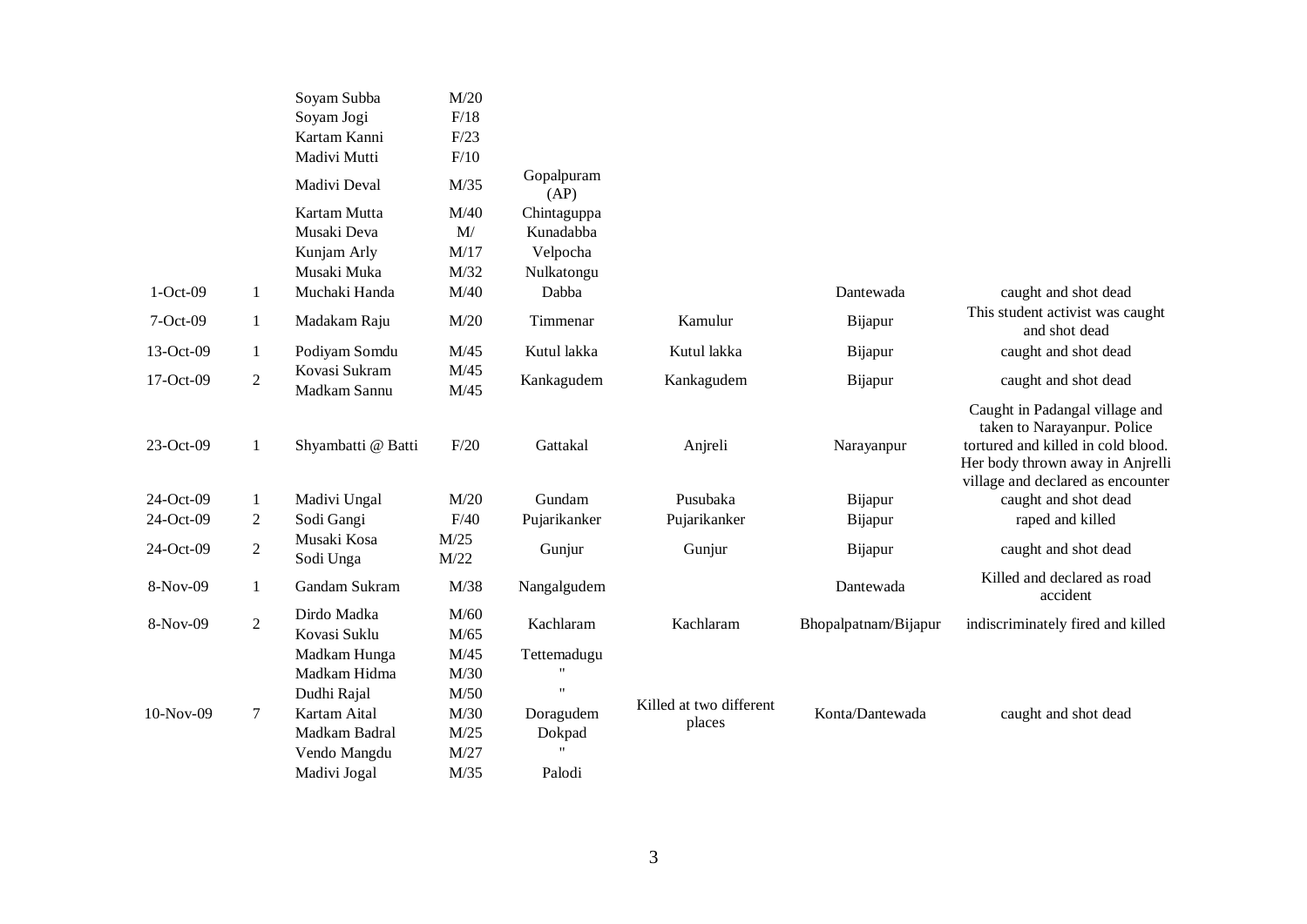| 15-Nov-09   | 1                | Mansu Dhurwa                 | M/14         | Markanar     | Near Koelibeda  | Kanker               | 7th Class student of Koelibeda<br>High School. Killed in cold blood<br>and declared as an encounter                 |
|-------------|------------------|------------------------------|--------------|--------------|-----------------|----------------------|---------------------------------------------------------------------------------------------------------------------|
| 20-Nov-09   | $\mathbf{1}$     | Madkam Deva                  | M/40         | Burgum       |                 | Kuvakonda/Dantewada  | Killed in fake encounter                                                                                            |
| 24-Nov-09   | $\overline{2}$   | Madivi Baman<br>Madivi Sadhu | M/11<br>M/11 | Pangodi      | Pangodi         | Usur/Bijapur         | These persons were father and<br>son who were caught and shot<br>dead                                               |
| 27-Nov-09   | $\mathbf{1}$     | Madkam Mangu                 | M/25         | Hiroli       |                 | Kuvakonda/Dantewada  | $\ddot{\phantom{a}}$                                                                                                |
| $3-Dec-09$  | $\mathbf{1}$     | Madivi Budhram               | $\mathbf M$  | Korinjed     | Kachlaram       | Bhopalpatnam/Bijapur | caught and shot dead                                                                                                |
|             |                  | Kunjam Hurra                 | M/18         |              |                 |                      |                                                                                                                     |
|             |                  | Madivi Joga                  | M/25         |              |                 |                      |                                                                                                                     |
|             |                  | <b>Barse Somdu</b>           | M/30         |              |                 |                      | caught when they were asleep                                                                                        |
| 11-Dec-09   | 7                | Midiyam Bhuma                | M/35         | Gumiyapal    | Sammeli         | Kuvakonda/Dantewada  | and taken away to Kirandul. Next                                                                                    |
|             |                  | Midiyam Sukka                | M/17         |              |                 |                      | day shot dead at a nearby village                                                                                   |
|             |                  | Madivi Gutta                 | M/40         |              |                 |                      |                                                                                                                     |
|             |                  | Tati Hidma                   | M/25         | Aranpur      |                 |                      |                                                                                                                     |
| 11-Dec-09   | $\mathbf{1}$     | Sitaram Korram               | M/           | Toter        | Toter           | Narayanpur           | dragged from his house and<br>tortured and shot dead then<br>declared him as deputy<br>commander of the local squad |
| 15-Dec-09   | $\overline{2}$   | Veko Sombaru<br>Madivi Motli | M/30<br>F/25 | Kotrapal     | Kotrapal        | Bhairamgarh/Bijapur  | caught and shot dead                                                                                                |
|             |                  | Suklu Mandavi                | $\mathbf M$  | Odsapara     |                 |                      |                                                                                                                     |
|             |                  | Lachhu Poyam                 | M            |              |                 |                      | A 150-member killer gang of<br>SPOs and Police came from                                                            |
| 21-Dec-09   | $\mathfrak{Z}$   | Kosa Mandavi                 | M            | Karkaveda    |                 | Bijapur              | Bangapal and Kosoli Camps and<br>picked these people from their<br>villages and shot them dead                      |
|             |                  | Punem Pandru                 | M/45         |              |                 |                      | These persons were father and                                                                                       |
| 30-Dec-09   | $\boldsymbol{2}$ | Punem Motu                   | M/20         | Vechapal     | Vechapal        | Bijapur              | son who were caught and shot<br>dead                                                                                |
| $7-Jan-10$  | $\mathbf{1}$     | Korsa Munna                  | M/18         | Mankeli      | Mankeli         | Bijapur              | Caught and killed                                                                                                   |
|             |                  | Madivi Bandi                 | F/34         |              |                 |                      |                                                                                                                     |
| $9-Jan-10$  | $\overline{4}$   | Kalmu Paiki                  | F/25         | Surpangudem  | Near Chintalnar | Konta/Dantewada      | caught and shot dead                                                                                                |
|             |                  | Midiyam Gujja                | M/18         |              |                 |                      |                                                                                                                     |
|             |                  | Ursa Unga                    | M/20         | Durvondarbha |                 |                      |                                                                                                                     |
|             |                  | Hapka Sombaru                | M/17         |              |                 |                      |                                                                                                                     |
| $11-Jan-10$ | 3                | Emla Sukku<br>Boggami Raju   | M/35<br>M/20 | Kotrapal     | Kotrapal        | Bhairamgarh/Bijapur  | Caught and killed                                                                                                   |
|             |                  |                              |              |              |                 |                      |                                                                                                                     |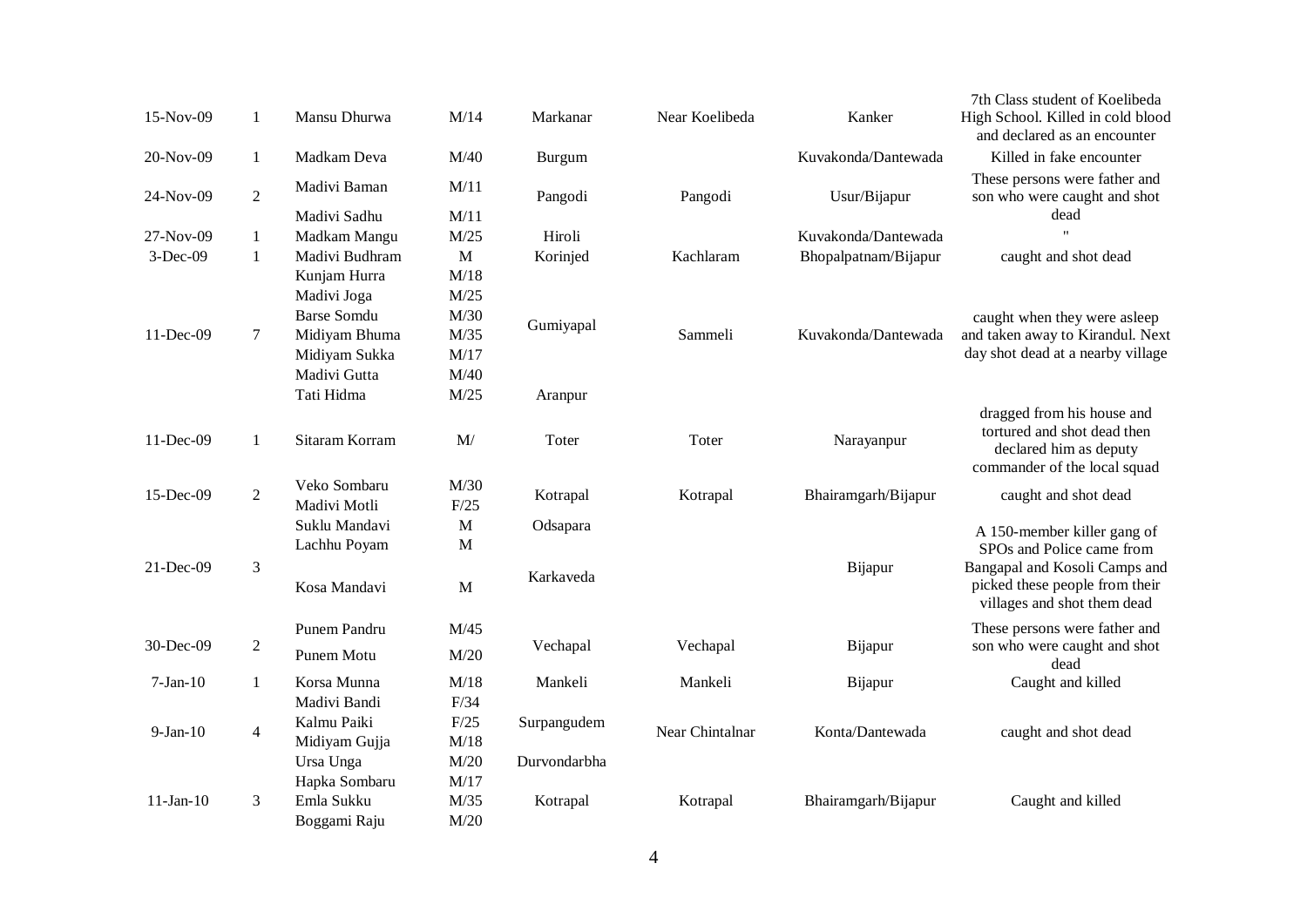| 12-Jan-10       | $\mathbf{1}$   | Madkam Joga                                                                                                  | M/22                                                | Kottagudem                             |                    |                     |                                                                                                                                    |
|-----------------|----------------|--------------------------------------------------------------------------------------------------------------|-----------------------------------------------------|----------------------------------------|--------------------|---------------------|------------------------------------------------------------------------------------------------------------------------------------|
| $15$ -Jan- $10$ | $\overline{2}$ | Madkam Handa                                                                                                 | M/25                                                | Rangaiguda                             | Rangaiguda         | Konta/Dantewada     | caught and shot dead                                                                                                               |
|                 |                | Podiyam Raju                                                                                                 | M/20                                                | Permapara                              |                    |                     |                                                                                                                                    |
| $17$ -Jan- $10$ | $\mathbf{1}$   | Kalmu Chamru                                                                                                 | M/35                                                | Kaika                                  | Kaika              | Bijapur             | Caught and shot dead                                                                                                               |
|                 |                | Mahesh Dhurwa                                                                                                | M/25                                                | Kakbaras                               |                    |                     | Police arrested these persons in<br>Eekdand village on Jan 20 and<br>killed after torturing them for                               |
| $20$ -Jan- $10$ | $\overline{2}$ | Karthik Usendi                                                                                               | M/25                                                | Kotul                                  | Near Antagarh      | Kanker              | sevaral days. Their dead bodies<br>were found near a river on Jan 31<br>and a story concocted that<br>unknown persons were killed. |
|                 |                | Kunjam Motu                                                                                                  | M/24                                                | Kutrem                                 |                    |                     |                                                                                                                                    |
|                 |                | Kunjam Bhima                                                                                                 | M/25                                                | Porokakad                              | Between Kutrem and |                     | All of these innocent people were                                                                                                  |
| $23$ -Jan-10    | $\overline{4}$ | Kunjam Hurra<br>Kadti Bhima                                                                                  | M/20<br>M/25                                        | Sammeli                                | Kakadi hills       | Kuvakonda/Dantewada | caught and killed.                                                                                                                 |
| $26$ -Jan- $10$ | $\mathbf{1}$   | Nadugu Nureti                                                                                                | M/40                                                | Kosronda                               |                    | Raoghat/Kanker      | picked up from his house and put<br>an olive green uniform on him<br>and killed in cold blood and then<br>declared as encounter    |
| $29$ -Jan- $10$ | $\mathbf{1}$   | Sudhakar Korram                                                                                              | M/22                                                |                                        | Remawand village   | Narayanpur          | He was an unarmed member of<br>our organization who was killed<br>in indiscriminate firing and<br>declared as encounter death      |
|                 |                | Emla Mangu                                                                                                   | M/27                                                |                                        |                    |                     | Caught and shotdead; Emla                                                                                                          |
| $2$ -Feb- $10$  | $\overline{2}$ | Badse Lakshmi                                                                                                | F/20                                                | Paralnar                               | Paralnar           | Gangalur/Bijapur    | Mangu was PLGA member,<br>while Lakshmi was village girl                                                                           |
| 3-Feb-10        | $\tau$         | Rama Kalmami<br>Asharam Emla<br>Jayram Emla<br>Anantram Veko<br>Motu Barsa<br>Raju Murami<br>Anatram Kalmami | M/22<br>M/25<br>M/30<br>M/30<br>M/35<br>M/20<br>M/2 | Takilod                                | Takilod            | Bijapur             | Police and SPOs team attacked<br>village Takilod caught 14 people<br>and selectevely Killed these 7 in<br>most inhuman way         |
| 3-Feb-10        | $\mathbf{1}$   | Korsa Lakmu                                                                                                  | M/40                                                | Regadgatta                             | Cherpal            | Bijapur/Bijapur     | Caught and shot dead by joint<br>forces                                                                                            |
| 7-Feb-10        | 5              | Santu Potai<br>Phoolo Vadde<br>Kade Potai<br>Ramoli Vadde                                                    | M/25<br>F/22<br>M/20<br>F/22                        | Matala<br>Ongnar<br>Addempad<br>Onapad | Ongnar             | Narayanpur          | All of these were caught and<br>killed in cold blood                                                                               |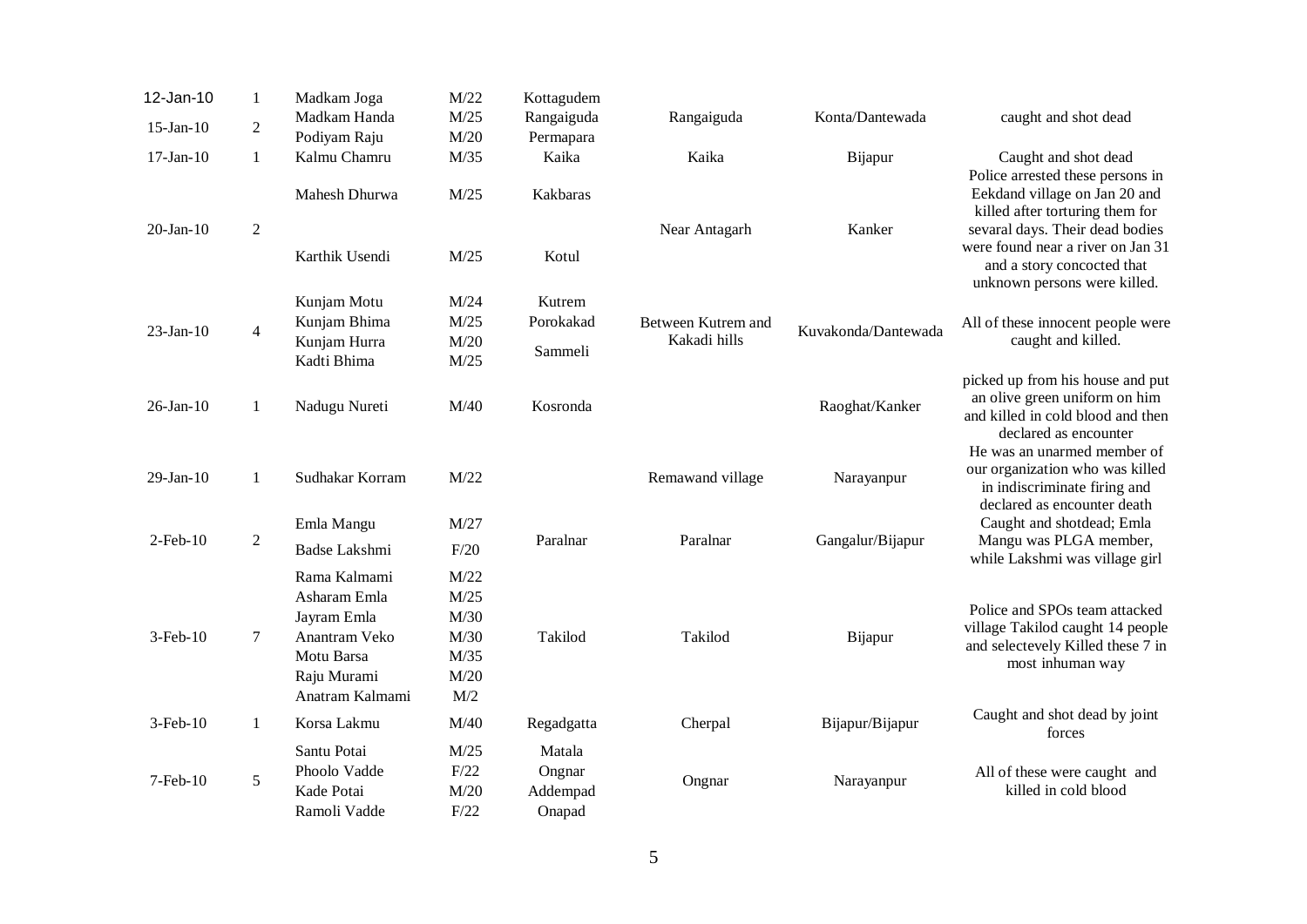|                 |                  | Dalsai Korram                              | M/22                 | Mandoki                   |               |                     |                                                                                                                                                                                              |
|-----------------|------------------|--------------------------------------------|----------------------|---------------------------|---------------|---------------------|----------------------------------------------------------------------------------------------------------------------------------------------------------------------------------------------|
| $9$ -Feb- $10$  | $\mathbf{1}$     | Punem Ungal                                | M/30                 | Pottenar                  | Pottenar      | Bhairamgarh/Bijapur | caught and shot dead<br>She was working in a farm run by                                                                                                                                     |
| 12-Feb-10       | 1                | Kumili                                     | F/22                 | Paiveru                   | Dumnar        | Narayanpur          | Janatana Sarkar. SPOs and<br>Informers caught her. They<br>gangraped her and brutally<br>beheaded                                                                                            |
| 17-Feb-10       | $\mathbf{1}$     | Kursam Pandru                              | M/20                 | Gornam                    | Gornam        | Bijapur             | caught and killed                                                                                                                                                                            |
| $2-Apr-10$      | $\mathbf{1}$     | Soma Kadiyami                              | M/40                 | Kandadi                   | Near Kesekodi | Kanker              | Taken away from village and<br>shot him dead in cold blood                                                                                                                                   |
| $4$ -May-10     | $\overline{c}$   | Lalsingh<br>Sukhlal                        | M/22<br>M/20         | Nariya<br>Bailapad        | Rajubeda      | Narayanpur          | Sourrounded the local youth shot<br>from point-blank                                                                                                                                         |
| 16-May-10       | $\overline{c}$   | Vanjami Malla<br>Kunjami Aitu              | M/18<br>M/23         | Gumiyapal<br>Kutrem       | Gumiyapal     | Kirandul/Dantewada  | Shot dead and declared as<br>encounter                                                                                                                                                       |
| 19-May-10       | $\mathbf{1}$     | Midiyam Bandi                              | M/27                 | Etem                      | Etem          | Gadiras/Dantewada   | Caught and shot dead                                                                                                                                                                         |
| $2-Jun-10$      | $\mathbf{1}$     | Sukhda Achla                               | M                    | Silparas<br>Mettatola     | Vala          | Kanker              | killed in indiscriminate firing on<br>village youth                                                                                                                                          |
| $3-Jun-10$      | $\mathbf{1}$     | Maddal                                     | M/14                 | Angmetta                  | Angmetta      | Bijapur             | Caught by SPOs while he was<br>alone and stabbed to death                                                                                                                                    |
| $20$ -Jun- $10$ | $\boldsymbol{2}$ | Deve<br>Shivcharan                         | F/25<br>M/23         | Indravati Area<br>Muhandi | Kohkametta    | Narayanpur          | Both were killed in<br>indiscriminate firing by Police<br>while they were cooking food for<br>guerillas in village. Deve was a<br>PLGA fighter, while Shivcharan<br>was an unarmed villager. |
| $7-Jul-10$      | $\mathbf{1}$     | Oyam Mangu                                 | M/19                 | Tarrem                    | Nakulnar      | Kuvakonda/Dantewada | This PLGA fighter was killed in<br>fierce fighting during PLGA raid<br>on notorious Awadhesh Goutam's<br>house                                                                               |
| $24-Jul-10$     | $\mathbf{1}$     | Jagesh Koudo                               | M/                   | Gummer                    | Gummer        | Raoghat/Kanker      | no details                                                                                                                                                                                   |
| $4-Aug-10$      | $\mathbf{1}$     | Kunjami Joga                               | M/23                 | Kutrem                    | Kutrem        | Kirandul/Dantewada  | Koya Commandos etc raided the<br>village and shot dead while he<br>was stepping out of his house.                                                                                            |
| $11-Aug-10$     | 3                | Madkam Hidma<br>Veko Bojja<br><b>Bhima</b> | M/21<br>M/33<br>M/25 | Rangaiguda                | Rangaiguda    | Konta/Dantewada     | Killed in fake encounter by Koya<br>Commandos                                                                                                                                                |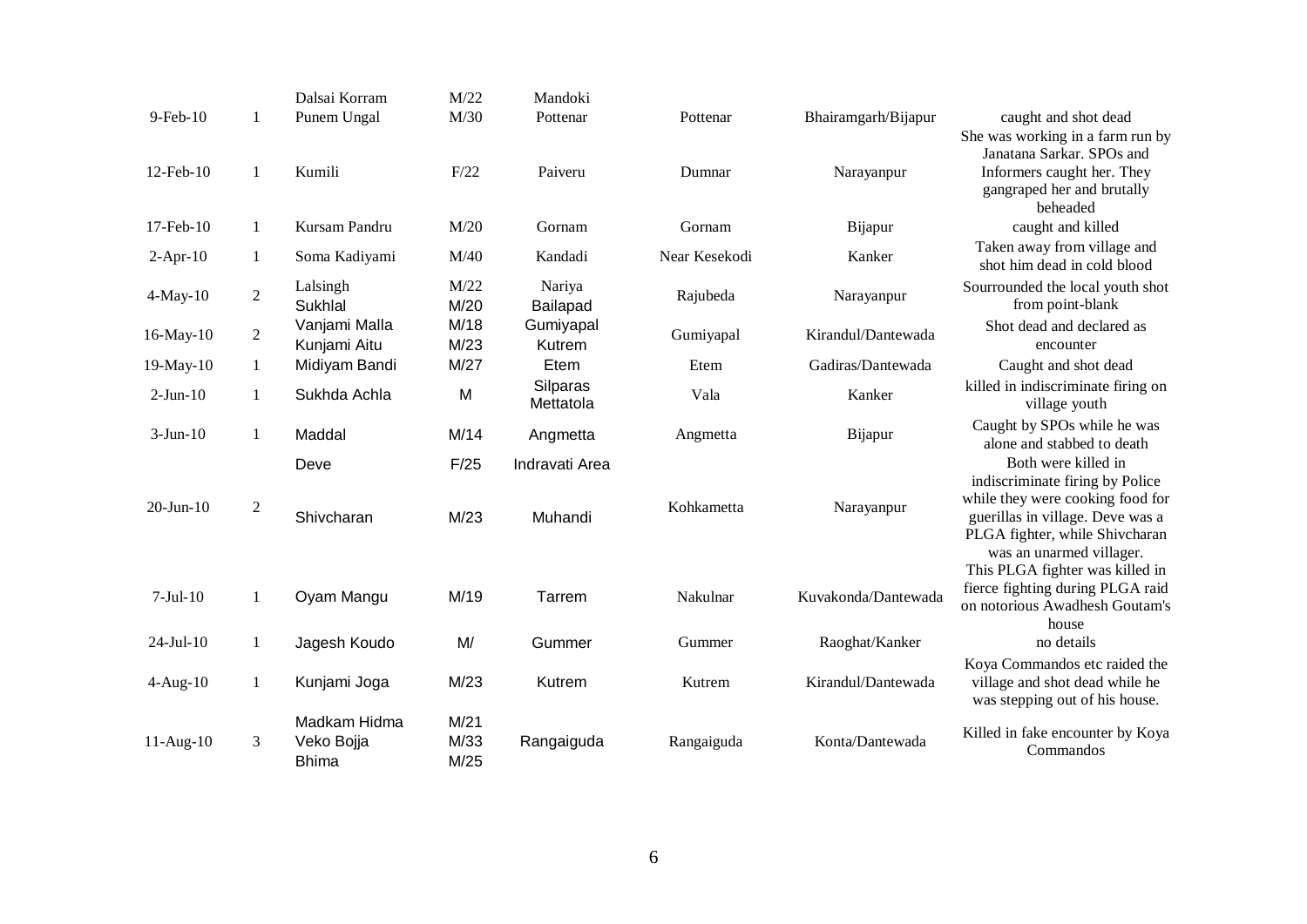| 17-Aug-10<br>9-Sep-10<br>$21-Sep-10$ | $\mathbf{1}$<br>$\mathbf{1}$<br>$\sqrt{2}$ | Chaite<br>Veko Kotlu<br>Vetti Hadma<br>Oyam Budral                                                                                                  | M/28<br>M/35<br>M/22<br>M/20                                               | Enhur_NBT<br>Kotrapal<br>Gommugudem                                                                                                    | Usebeda<br>Kotrapal<br>Usoor | Orchha/Narayanpur<br>Bhairamgarh/Bijapur<br>Usoor/Bijapur | SPOs with the help of some local<br>informers caught this ACM level<br>comrade while she was alone<br>near a camp and killed in cold<br>blood after gangrape.<br>Killed in a fake encounter<br>Both were killed in a real<br>encouter                                                                                                                                                                                                     |
|--------------------------------------|--------------------------------------------|-----------------------------------------------------------------------------------------------------------------------------------------------------|----------------------------------------------------------------------------|----------------------------------------------------------------------------------------------------------------------------------------|------------------------------|-----------------------------------------------------------|-------------------------------------------------------------------------------------------------------------------------------------------------------------------------------------------------------------------------------------------------------------------------------------------------------------------------------------------------------------------------------------------------------------------------------------------|
| $8$ -Oct- $10$                       | 6                                          | Names unknown                                                                                                                                       |                                                                            | Sawargaon                                                                                                                              | Sawargaon                    | Dhanora/Gadchiroli                                        | All of these were innocent<br>villagers and school children,<br>who were killed in indiscriminate<br>mortar shelling by ITBP<br>merceneries belonging to Kohka<br>basecamp in Rajnandgaon district<br>of CG, fired mortar shells who<br>had gone mad after they were<br>ambushed by PLGA in which 3<br>of their jawans were killed                                                                                                        |
| $9$ -Oct- $10$<br>13-Oct-10          | 8<br>$\overline{2}$                        | Kosa @ Aitu<br>Anita @ Natasha<br>Arjun @ Chandu<br>Parvati<br>Rajbati<br>Lachhu<br><b>Goutam Patel</b><br>One labour<br>Madivi Masa<br>Sodhi Baman | M/30<br>F/25<br>M/24<br>F/21<br>F/20<br>M/19<br>M/?<br>M/?<br>M/21<br>M/25 | <b>WBT</b><br>Gattakal/NBT<br>Pollevaya-IV<br>area<br><b>NBT</b><br><b>NBT</b><br>Usebeda-<br>Maad<br>Padkipali<br>Padkipali<br>Gornam | Padkipali<br>Gornam          | Sankara/Mahasamund<br>Bijapur                             | Out of 8 persons killed, only 6<br>were PLGA guerillas, laid down<br>their lives while fighting with the<br>enemy forces inflicting injuries to<br>two STF personnel, whereas<br>Goutam Patel and a labourer at<br>his house were unarmed and<br>innocent villagers who were<br>dragged out of their house and<br>shot dead in cold blood. Thus, it<br>was partially real encounter.<br>Caught and shot dead and<br>declared as encounter |
| $15$ -Oct- $10$                      | $\overline{2}$                             | Joga Kowasi @<br>Nagesh<br>Prameela<br>Mandavi                                                                                                      | M/36<br>F/22                                                               | Palodi-SBT<br>Pulunj-NBT                                                                                                               | Bhilai                       | Durg                                                      | Both were were caught from<br>Bhilai suburban area and shot<br>dead and declared it as encounter                                                                                                                                                                                                                                                                                                                                          |
| 19-Oct-10                            | $\sqrt{2}$                                 | Kursam Kistaiah<br>Kursam Nagesh                                                                                                                    | M/24<br>M/23                                                               | Kottapally                                                                                                                             | Kottapally                   | Madded/Bijapur                                            | Shot dead and declared as<br>encounter and one young woman<br>Kursam sangeeta (24) was<br>arrected                                                                                                                                                                                                                                                                                                                                        |
| $21-Oct-10$                          | $\overline{2}$                             | Oyam Mangu                                                                                                                                          | M/25                                                                       | <b>Burigil</b>                                                                                                                         | Burigil                      | Gangalur/Bijapur                                          | Killed when police fired<br>indiscriminately on villagers                                                                                                                                                                                                                                                                                                                                                                                 |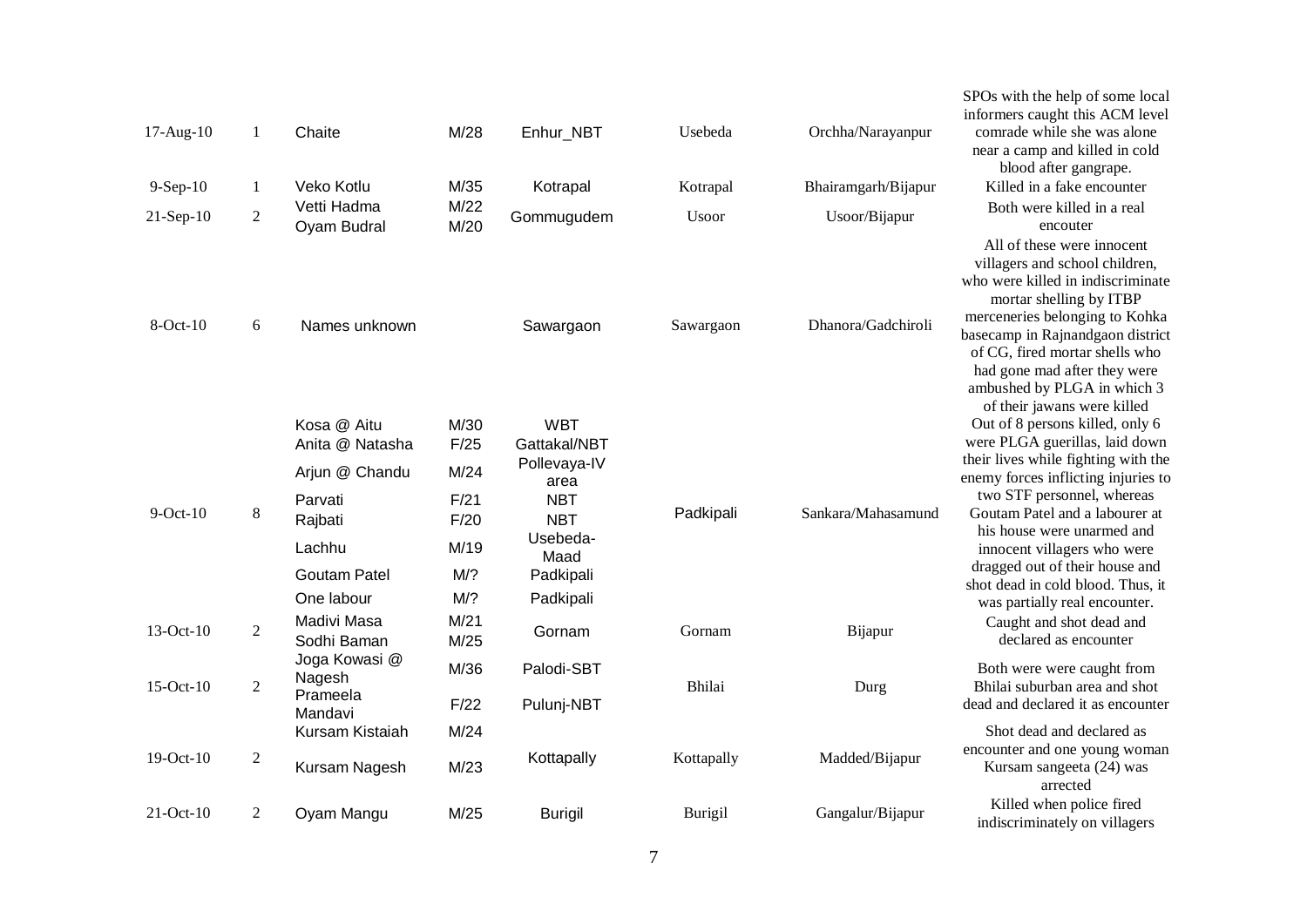|                 |                | Oyam Manku                                                                                                                                | M/17                                                                 |                                                                                                            |                                             |                      |                                                                                                                                                                      |
|-----------------|----------------|-------------------------------------------------------------------------------------------------------------------------------------------|----------------------------------------------------------------------|------------------------------------------------------------------------------------------------------------|---------------------------------------------|----------------------|----------------------------------------------------------------------------------------------------------------------------------------------------------------------|
| 22-Oct-10       | $\mathbf{1}$   | Unknown                                                                                                                                   | M/                                                                   |                                                                                                            | Kolar                                       | Kanker               | Police claimed this killing, has to<br>be confirmed                                                                                                                  |
| $25$ -Oct- $10$ | $\mathbf{1}$   | Sannau Nuroti                                                                                                                             | M/30                                                                 | Nibra                                                                                                      | Madapa forest between<br>Tadoki and Raoghat | Antagarh/Kanker      | Caught from his house and next<br>day killed in a fake encounter and<br>declared him a platoon<br>commander                                                          |
| 23-Nov-10       | 9              | Emla Phagu<br>Korsa Madhu<br><b>Korsa Sukkal</b><br>Kunjam Suresh<br>Atami Bandi<br>Kadti Subbal<br>Uike Dula<br>Uike Sannu<br>Oyam Hidma | M/21<br>M/25<br>M/29<br>M/29<br>M/26<br>M/21<br>M/22<br>M/21<br>M/18 | Silinger<br>Silinger<br>Silinger<br>Timpuram<br>Durvondarbha<br>Durvondarbha<br>Messum<br>Messum<br>Vedire | Jegurugonda/Mettaguda<br>Para               | Jegurgonda/Dantewada | All were killed in a fake<br>encounter while they were on<br>sentry duty to protect their crops                                                                      |
| $10$ -Dec- $10$ | $\overline{c}$ | Sadimek<br>Laxmaiah                                                                                                                       | M/30                                                                 | Gorli                                                                                                      | Gorugonda                                   | Bhadrakali/Bijapur   | Caught and shot dead                                                                                                                                                 |
| 14-Dec-10       | $\overline{2}$ | Micha Bhima<br>Shyam Shankar<br>Mahru                                                                                                     | M/30<br>M/21<br>M/35                                                 | Gorgonda<br>Kandanar<br>Koleng                                                                             | Netanar                                     | Darbha/Bastar        | Caught and shot dead                                                                                                                                                 |
| 14-Jan-11       | $\mathbf{1}$   | Kalma Mangu                                                                                                                               | M/25                                                                 | Badisetty                                                                                                  | Singanguda                                  | Sukma/Dantewada      | Caught and shot dead by Koya<br>Commando                                                                                                                             |
| 17-Jan-11       | $\overline{c}$ | Musaki Kosa<br>Kuhudam Budru                                                                                                              | M/22<br>M/20                                                         | Gurgutta                                                                                                   | Gurgutta                                    | Bijapur/Bijapur      | Caught and shot dead by STF,<br>SPO and DF                                                                                                                           |
| $20$ -Jan- $11$ | $\mathbf{1}$   | Midiyam Channu                                                                                                                            | M/16                                                                 | Gumiyapal                                                                                                  | Hirroli                                     | Kuvakonda/Dantewada  | Shot dead in weekly bazar while<br>he was trying to escape arrest.<br>Police arrested two persons and<br>indiscriminately fired at Channu.                           |
| 8-Feb-11        | 1              | Korsa Sannu                                                                                                                               | M/35                                                                 | Murunga                                                                                                    | Murunga                                     | Bijapur/Bijapur      | Caught and shot dead by joint<br>forces                                                                                                                              |
| 24-Feb-11       | $\overline{c}$ | Munna Oyam<br>Rayyo                                                                                                                       | M/23<br>F/18                                                         | Dharma<br>Bayil                                                                                            | Gondmetta                                   | Bhairamgarh/Bijapur  | Both were killed in<br>indiscriminate firing by Police,<br>CRPF and SPOs.                                                                                            |
| 11-Mar-11       | 1              | Madvi Sula                                                                                                                                | M/28                                                                 | Morupally                                                                                                  | Morupally                                   | Chitalnar/Dantewada  | This elderly villager was picking<br>tamarind from the tree when the<br>Judum forces accosted him,<br>accused him of being a Maoist<br>informer and shot him dead in |